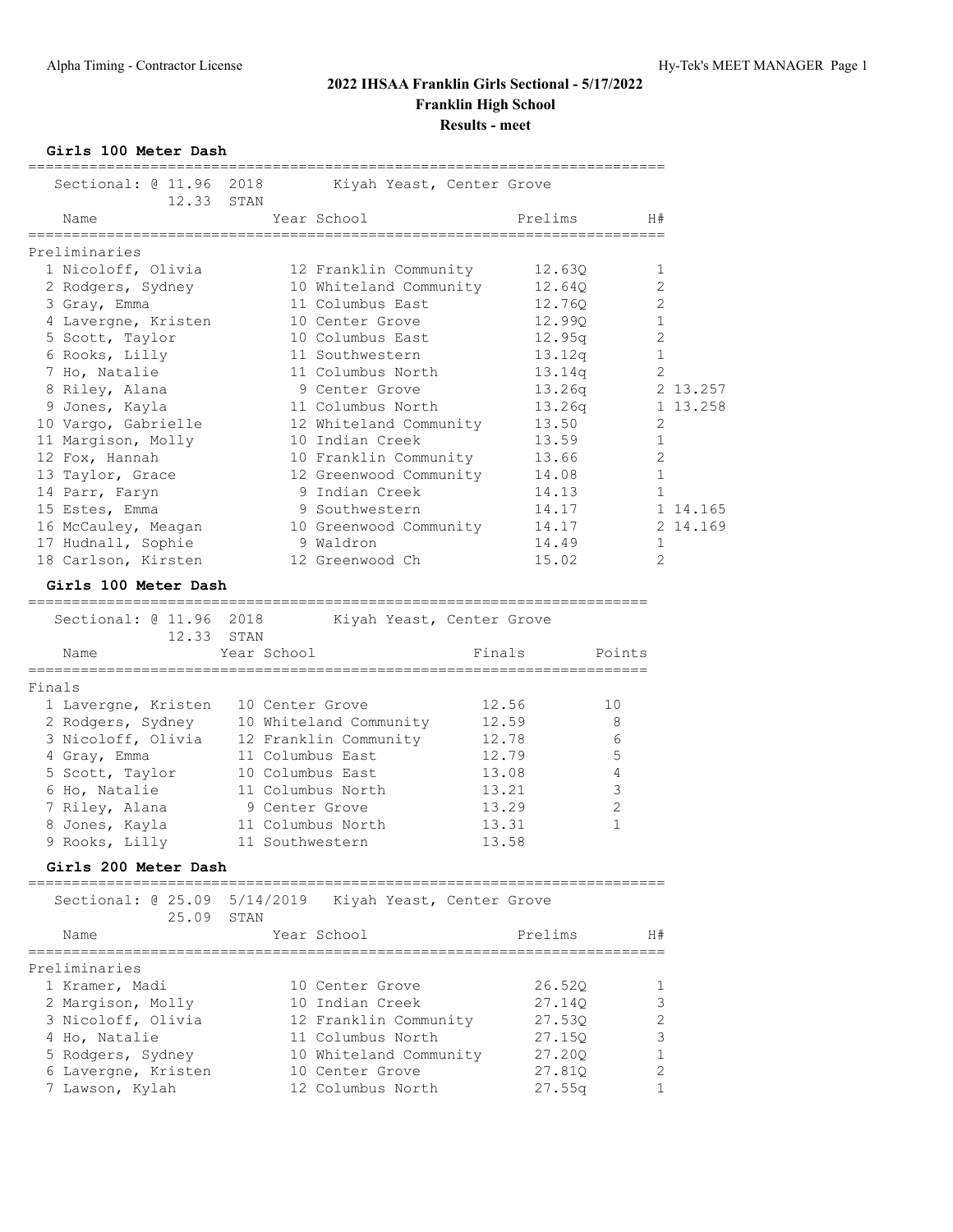## **....Girls 200 Meter Dash**

| 8 Rupp, Mallory         | 12 Columbus East       | 27.60q | 3            |
|-------------------------|------------------------|--------|--------------|
| 9 Gill, Emma            | 10 Whiteland Community | 28.17q | 2            |
| 10 Lenkey, Ava          | 11 Franklin Community  | 28.46  | 1            |
| 11 Lozier, Cheyenne     | 12 Waldron             | 28.67  | 2            |
| 12 McLaughlin, Danielle | 9 Greenwood Ch         | 28.70  | 3            |
| 13 Schuetz, Gabriella   | 12 Columbus East       | 28.79  | $\mathbf{1}$ |
| 14 Pritchett, Lauren    | 12 Greenwood Community | 29.25  | $\mathbf{3}$ |
| 15 Willham, Abigail     | 10 Greenwood Community | 29.42  | 2            |
| 16 Estes, Emma          | 9 Southwestern         | 29.54  | 3            |
| 17 Parr, Faryn          | 9 Indian Creek         | 30.13  | 2            |
| 18 Thompson, Haidyn     | 10 Waldron             | 32.49  | 1            |
| 19 Carlson, Kirsten     | 12 Greenwood Ch        | 32.71  | 2            |

#### **Girls 200 Meter Dash**

|                     | STAN                   |                                                                                                                                                                              |
|---------------------|------------------------|------------------------------------------------------------------------------------------------------------------------------------------------------------------------------|
| Name                |                        | Points                                                                                                                                                                       |
| Finals              |                        |                                                                                                                                                                              |
| 1 Kramer, Madi      | 10 Center Grove        | 10                                                                                                                                                                           |
| 2 Lavergne, Kristen | 10 Center Grove        | 8                                                                                                                                                                            |
| 3 Rodgers, Sydney   | 10 Whiteland Community | 6                                                                                                                                                                            |
| 4 Margison, Molly   | 10 Indian Creek        | 5                                                                                                                                                                            |
| 5 Nicoloff, Olivia  | 12 Franklin Community  | 4                                                                                                                                                                            |
| 6 Ho, Natalie       | 11 Columbus North      | 3                                                                                                                                                                            |
| 7 Gill, Emma        | 10 Whiteland Community | 2                                                                                                                                                                            |
| 8 Lawson, Kylah     | 12 Columbus North      |                                                                                                                                                                              |
| 9 Rupp, Mallory     | 12 Columbus East       |                                                                                                                                                                              |
|                     |                        | Sectional: 0 25.09 5/14/2019<br>Kiyah Yeast, Center Grove<br>25.09<br>Year School<br>Finals<br>25.56<br>26.58<br>26.76<br>26.82<br>27.23<br>27.33<br>27.56<br>28.33<br>28.84 |

#### **Girls 400 Meter Dash**

| 57.92 STAN                          | Sectional: @ 57.66 5/20/2014 Gabby Sims, Columbus Nor |                  |                |                               |   |
|-------------------------------------|-------------------------------------------------------|------------------|----------------|-------------------------------|---|
| Year School<br>Name                 |                                                       | Finals H# Points |                |                               |   |
| 1 Henselmeier, Kate 11 Center Grove |                                                       | 57.93            | 2              | 10                            |   |
|                                     | 2 Cruse, Makena 9 Greenwood Community 58.66 2 8       |                  |                |                               |   |
|                                     | 3 Klem, Lauren 10 Franklin Community 58.92 2          |                  |                | 6                             | Α |
|                                     | 4 Meza, Jessica 11 Columbus North 1:02.09 2           |                  |                | $\overline{5}$                |   |
|                                     | 5 Edens, Amelia 11 Whiteland Community                | 1:02.34          |                | $2^{\circ}$<br>$\overline{4}$ |   |
|                                     | 6 Collier, Ava 10 Columbus North                      | 1:03.15          | $\overline{2}$ | $\overline{3}$                |   |
|                                     | 7 Mimbella, Hallie 9 Center Grove                     | 1:03.35          |                | $2^{\circ}$<br>$\overline{2}$ |   |
|                                     | 8 Dwenger, Norah 11 Columbus East                     | 1:03.36          |                | $1 \quad$<br>$\mathbf{1}$     |   |
|                                     | 9 Guse, Jenna 10 Columbus East                        | 1:03.47          | $\overline{2}$ |                               |   |
|                                     | 10 Lacy, Kathleen 9 Franklin Community 1:04.99        |                  | $\overline{2}$ |                               |   |
|                                     | 11 Bedel, Lily 9 Whiteland Community                  | 1:05.22          | $\mathbf{1}$   |                               |   |
|                                     | 12 Kelly, Quinn 12 Greenwood Community                | 1:07.78          |                |                               |   |
|                                     | 13 Arruda, Kendra (1984) 9 Indian Creek               | 1:10.25          |                |                               |   |
|                                     | 14 Weinantz, Libby 9 Southwestern                     | 1:10.49          |                |                               |   |
|                                     | 15 Claiborne, Mikayla 9 Southwestern                  | 1:13.97          |                |                               |   |
| 16 Hattabaugh, Grace 10 Hauser      |                                                       | 1:14.93          |                |                               |   |
| 17 Lockridge, Lilly 9 Hauser        |                                                       | 1:17.28          |                |                               |   |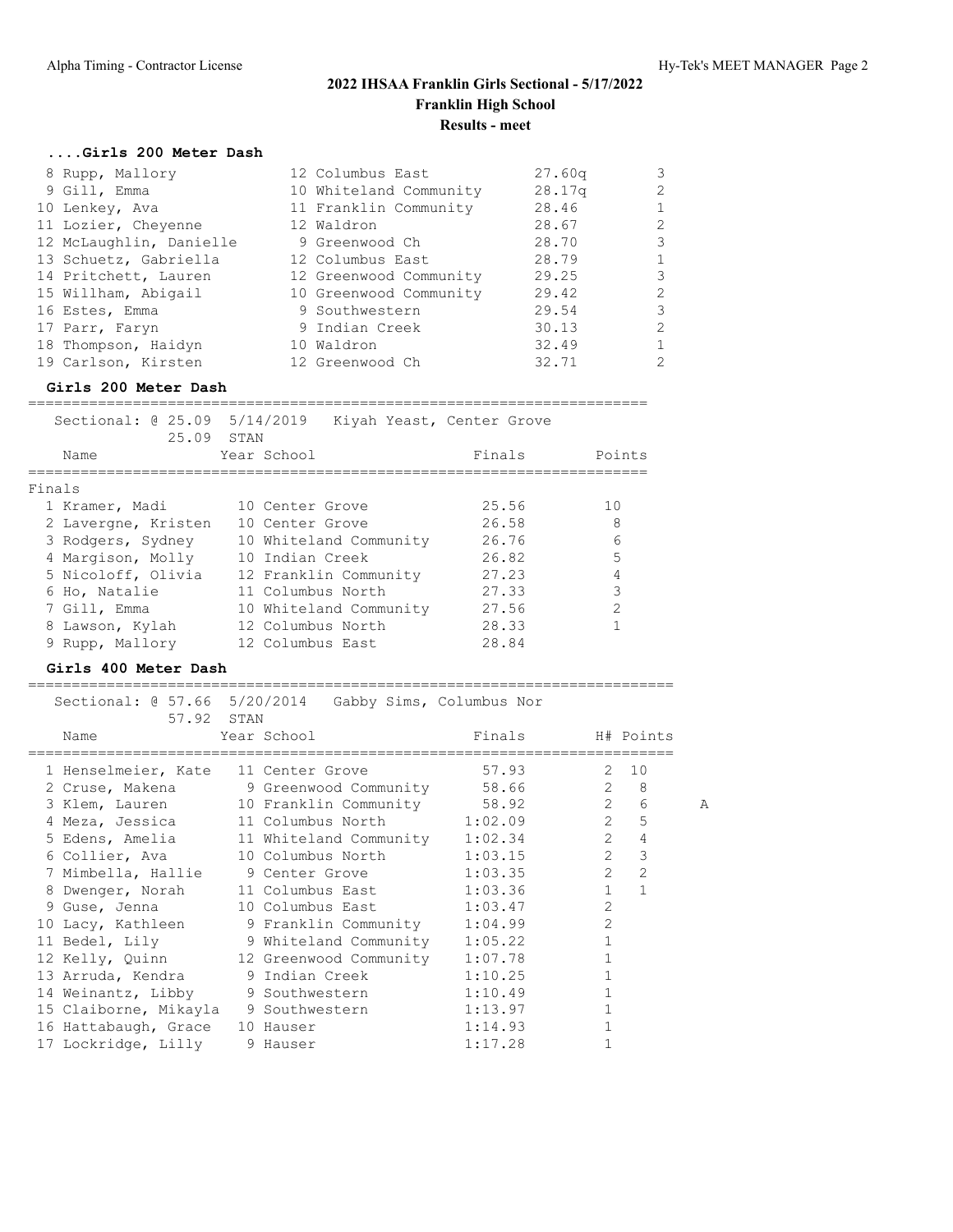**Girls 800 Meter Run**

| Sectional: @ 2:17.90 2008 Elizabeth Kim, Columbus North<br>$2:15.40$ STAN                         |                |                |                |
|---------------------------------------------------------------------------------------------------|----------------|----------------|----------------|
| Year School<br>Name                                                                               | Finals         |                | H# Points      |
| 1 Baker, Lily 11 Columbus North 2:15.310STAN 2<br>$1:07.334$ $(1:07.334)$ $2:15.304$ $(1:07.970)$ |                |                | 10             |
| 2 Klaus, Julie 11 Columbus North 2:17.300<br>$1:07.613$ $(1:07.613)$ $2:17.297$ $(1:09.684)$      | $\overline{2}$ |                | 8              |
| 3 Jackson, Victoria 10 Whiteland Community<br>$1:07.898$ $(1:07.898)$ $2:17.991$ $(1:10.093)$     | 2:18.00        | 2              | 6              |
| 4 Hodges, Mary 12 Center Grove<br>$1:07.358$ $(1:07.358)$ $2:18.273$ $(1:10.915)$                 | 2:18.28        | $\overline{2}$ | 5              |
| 5 Poque, Marissa 9 Center Grove<br>$1:07.848$ $(1:07.848)$ $2:23.317$ $(1:15.469)$                | 2:23.32        | $\overline{2}$ | 4              |
| 6 Grosso, Samuela 11 Indian Creek<br>$1:08.944$ $(1:08.944)$ $2:25.178$ $(1:16.234)$              | 2:25.18        | $\overline{2}$ | $\mathfrak{Z}$ |
| 7 Lukich, Lydia 12 Whiteland Community<br>$1:15.015$ $(1:15.015)$ $2:30.160$ $(1:15.145)$         | 2:30.16        | 2              | $\overline{2}$ |
| 8 Iaria, Paige 11 Indian Creek<br>$1:15.273$ $(1:15.273)$ $2:30.603$ $(1:15.330)$                 | 2:30.61        | $\overline{2}$ | $\mathbf{1}$   |
| 9 Quintero, Nataly 9 Greenwood Community<br>$1:13.952$ $(1:13.952)$ $2:30.926$ $(1:16.974)$       | 2:30.93        | $\overline{c}$ |                |
| 10 Smith, Whitney 12 Greenwood Ch<br>$1:15.583$ $(1:15.583)$ $2:30.980$ $(1:15.397)$              | 2:30.98        | 2              |                |
| 11 Ross, Hadlie 12 Waldron<br>$1:13.711$ $(1:13.711)$ $2:31.861$ $(1:18.150)$                     | 2:31.87        | 2              |                |
| 12 Tisdale, Amelia 11 Franklin Community<br>$1:21.201$ $(1:21.201)$ $2:42.216$ $(1:21.015)$       | 2:42.22        | $\mathbf{1}$   |                |
| 13 Shoaf, Olivia 12 Columbus East<br>$1:20.890$ $(1:20.890)$ $2:45.237$ $(1:24.347)$              | 2:45.24        | $\mathbf{1}$   |                |
| 14 Cuhadar, Victoria 10 Columbus East<br>$1:21.473$ $(1:21.473)$ $2:46.055$ $(1:24.582)$          | 2:46.06        | $\mathbf{1}$   |                |
| 15 Henderson, Alyssa 12 Franklin Community<br>$1:19.150$ $(1:19.150)$ $2:52.424$ $(1:33.274)$     | 2:52.43        | 2              |                |
| 16 Veng, Freja 11 Greenwood Community<br>$1:29.157$ $(1:29.157)$ $3:06.174$ $(1:37.017)$          | 3:06.18        | $\mathbf{1}$   |                |
| 17 Steward, Amanda 11 Hauser<br>1:32.065 (1:32.065) 3:17.812 (1:45.747)                           | 3:17.82        | $\mathbf{1}$   |                |

#### **Girls 1600 Meter Run**

| Name |  |                             |    |                                                                                                                                                                                                                                          |                                                                                                                                                                                                                                                                                                                                                                                                                                                                                                                                                                                                 |
|------|--|-----------------------------|----|------------------------------------------------------------------------------------------------------------------------------------------------------------------------------------------------------------------------------------------|-------------------------------------------------------------------------------------------------------------------------------------------------------------------------------------------------------------------------------------------------------------------------------------------------------------------------------------------------------------------------------------------------------------------------------------------------------------------------------------------------------------------------------------------------------------------------------------------------|
|      |  |                             |    |                                                                                                                                                                                                                                          |                                                                                                                                                                                                                                                                                                                                                                                                                                                                                                                                                                                                 |
|      |  |                             |    |                                                                                                                                                                                                                                          |                                                                                                                                                                                                                                                                                                                                                                                                                                                                                                                                                                                                 |
|      |  |                             | 8  |                                                                                                                                                                                                                                          |                                                                                                                                                                                                                                                                                                                                                                                                                                                                                                                                                                                                 |
|      |  |                             |    |                                                                                                                                                                                                                                          |                                                                                                                                                                                                                                                                                                                                                                                                                                                                                                                                                                                                 |
|      |  |                             | -6 |                                                                                                                                                                                                                                          |                                                                                                                                                                                                                                                                                                                                                                                                                                                                                                                                                                                                 |
|      |  |                             |    |                                                                                                                                                                                                                                          |                                                                                                                                                                                                                                                                                                                                                                                                                                                                                                                                                                                                 |
|      |  |                             | 5  |                                                                                                                                                                                                                                          |                                                                                                                                                                                                                                                                                                                                                                                                                                                                                                                                                                                                 |
|      |  |                             |    |                                                                                                                                                                                                                                          |                                                                                                                                                                                                                                                                                                                                                                                                                                                                                                                                                                                                 |
|      |  |                             |    |                                                                                                                                                                                                                                          |                                                                                                                                                                                                                                                                                                                                                                                                                                                                                                                                                                                                 |
|      |  |                             |    |                                                                                                                                                                                                                                          |                                                                                                                                                                                                                                                                                                                                                                                                                                                                                                                                                                                                 |
|      |  | 5:02.36 STAN<br>Year School |    | 1 Newell, Brianna 11 Columbus North 5:11.53 10<br>2 Jacobi, Abigail 12 Columbus North 5:27.23<br>3 Olmstead, Katia 12 Whiteland Community 5:38.96<br>4 Krueger, Chloe 11 Columbus East 5:39.89<br>5 Phipps, Lara 10 Center Grove 5:42.28 | Sectional: 0 5:01.65 5/14/2013 Mackenzie Caldwell, Columbus Nor<br>Finals Points<br>$1:16.008$ $(1:16.008)$ $2:35.302$ $(1:19.294)$ $3:55.832$ $(1:20.530)$ $5:11.522$ $(1:15.690)$<br>$1:17.288$ $(1:17.288)$ $2:39.567$ $(1:22.279)$ $4:04.473$ $(1:24.906)$ $5:27.223$ $(1:22.750)$<br>$1:22.298$ $(1:22.298)$ $2:50.095$ $(1:27.797)$ $4:16.055$ $(1:25.960)$ $5:38.951$ $(1:22.896)$<br>$1:21.912$ $(1:21.912)$ $2:49.600$ $(1:27.688)$ $4:17.067$ $(1:27.467)$ $5:39.885$ $(1:22.818)$<br>$1:18.258$ $(1:18.258)$ $2:43.726$ $(1:25.468)$ $4:16.492$ $(1:32.766)$ $5:42.272$ $(1:25.780)$ |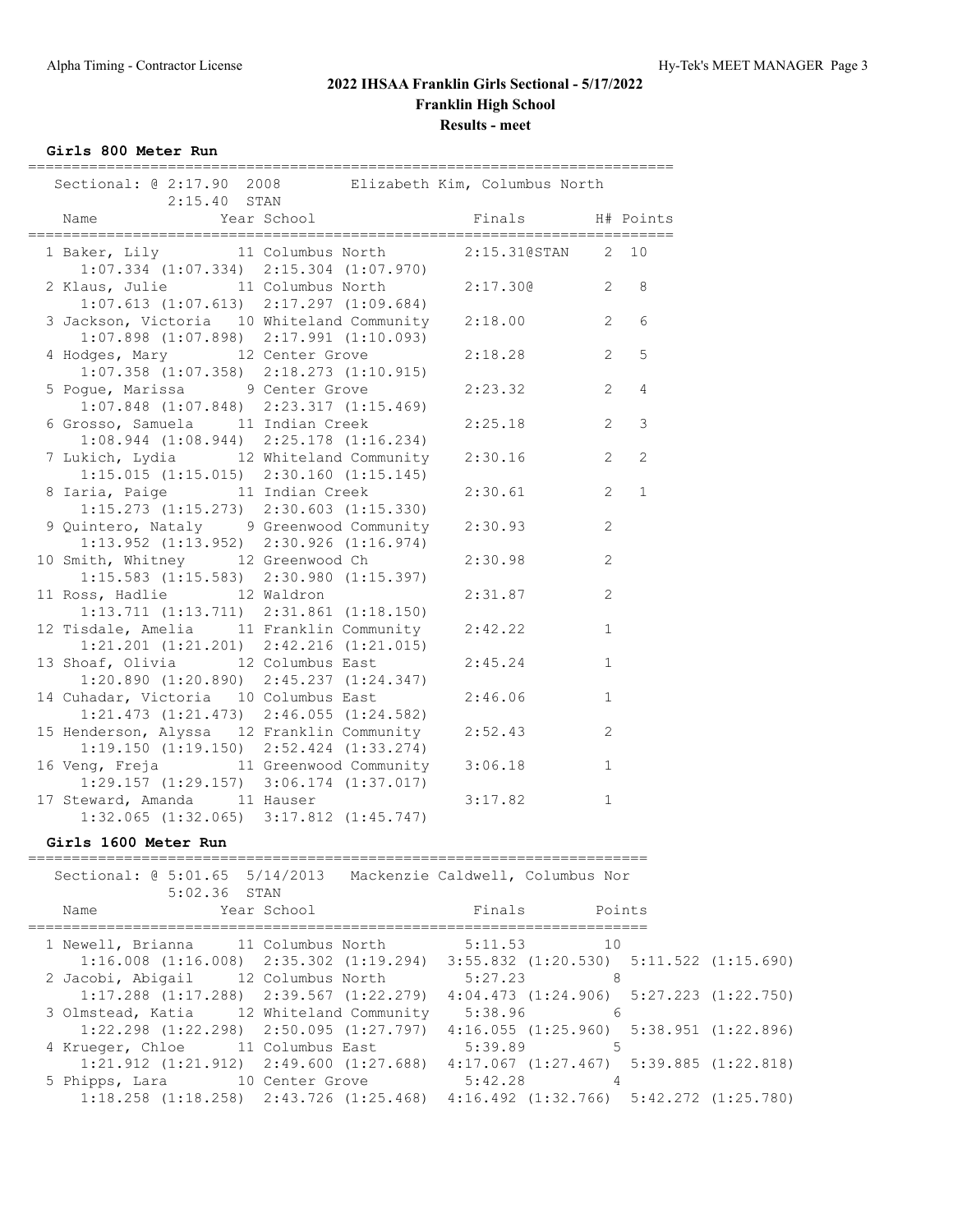#### **....Girls 1600 Meter Run**

| 6 Flaherty, Ramya 9 Whiteland Community 5:46.75 3                                               |                                                                                                 |  |
|-------------------------------------------------------------------------------------------------|-------------------------------------------------------------------------------------------------|--|
| 1:20.874 (1:20.874) 2:49.345 (1:28.471) 4:19.901 (1:30.556) 5:46.741 (1:26.840)                 |                                                                                                 |  |
| 7 Tisdale, Amelia 11 Franklin Community 5:47.57 2                                               |                                                                                                 |  |
|                                                                                                 | $1:21.219$ $(1:21.219)$ $2:48.994$ $(1:27.775)$ $4:18.755$ $(1:29.761)$ $5:47.561$ $(1:28.806)$ |  |
| 8 Marker, Ryann 9 Greenwood Community 5:53.88 1                                                 |                                                                                                 |  |
|                                                                                                 | 1:22.949 (1:22.949) 2:52.077 (1:29.128) 4:24.931 (1:32.854) 5:53.876 (1:28.945)                 |  |
| 9 Winn, Hannah 11 Greenwood Ch 6:02.22                                                          |                                                                                                 |  |
| $1:29.359$ $(1:29.359)$ $3:00.579$ $(1:31.220)$ $4:33.024$ $(1:32.445)$ $6:02.218$ $(1:29.194)$ |                                                                                                 |  |
| 10 Barlow, Karliegh 9 Center Grove 6:02.91                                                      |                                                                                                 |  |
|                                                                                                 | $1:25.443$ $(1:25.443)$ $2:53.880$ $(1:28.437)$ $4:27.002$ $(1:33.122)$ $6:02.901$ $(1:35.899)$ |  |
| 11 Treibic, Eran 11 Franklin Community 6:05.22                                                  |                                                                                                 |  |
|                                                                                                 | $1:26.991$ $(1:26.991)$ $2:59.252$ $(1:32.261)$ $4:33.235$ $(1:33.983)$ $6:05.212$ $(1:31.977)$ |  |
| 12 Otte, Carly 10 Columbus East 6:16.03                                                         |                                                                                                 |  |
| 1:25.212 (1:25.212) 3:00.031 (1:34.819) 4:39.582 (1:39.551) 6:16.025 (1:36.443)                 |                                                                                                 |  |
| 13 Swegman, Callie 12 Hauser 6:23.10                                                            |                                                                                                 |  |
|                                                                                                 | 1:30.771 (1:30.771) 3:08.300 (1:37.529) 4:48.634 (1:40.334) 6:23.096 (1:34.462)                 |  |
| 14 Marshall, Paxton 12 Indian Creek 6:31.31                                                     |                                                                                                 |  |
|                                                                                                 | 1:34.377 (1:34.377) 3:13.044 (1:38.667) 4:55.862 (1:42.818) 6:31.303 (1:35.441)                 |  |
| 15 Drake, Jenna 12 Southwestern 6:45.17                                                         |                                                                                                 |  |
|                                                                                                 | $1:36.529$ $(1:36.529)$ $3:20.853$ $(1:44.324)$ $5:09.035$ $(1:48.182)$ $6:45.169$ $(1:36.134)$ |  |
| 16 Veng, Freja 11 Greenwood Community 6:55.95                                                   |                                                                                                 |  |
| 1:35.356 (1:35.356) 3:21.584 (1:46.228) 5:10.878 (1:49.294) 6:55.948 (1:45.070)                 |                                                                                                 |  |
| 17 Sheaffer, Cendall 11 Waldron 7:55.13                                                         |                                                                                                 |  |
| 1:38.487 (1:38.487) 3:36.139 (1:57.652) 5:47.665 (2:11.526) 7:55.129 (2:07.464)                 |                                                                                                 |  |
| 18 Kistler, Reiss 11 Hauser 8:10.75                                                             |                                                                                                 |  |
|                                                                                                 | 1:51.463 (1:51.463) 3:58.230 (2:06.767) 6:09.468 (2:11.238) 8:10.750 (2:01.282)                 |  |

#### **Girls 3200 Meter Run**

======================================================================= Sectional: @ 10:58.27 5/14/2013 Mackenzie Caldwell, Columbus Nor

|  | DOCULUME: C IV.JU.ZT V/IT/ZUIJ - MAUNUMILIO UQIUMULII, UULUMUU NUL<br>10:53.59 STAN                                                                                                                                          |  |  |  |
|--|------------------------------------------------------------------------------------------------------------------------------------------------------------------------------------------------------------------------------|--|--|--|
|  | Name   Year School   Year School   Year   School   Year   School   Year   School   Year   Year   Year   Year   Year   Year   Year   Year   Year   Year   Year   Year   Year   Year   Year   Year   Year   Year   Year   Year |  |  |  |
|  | 1 Rumsey, Katherine 12 Columbus North 11:08.44 10                                                                                                                                                                            |  |  |  |
|  | $1:20.651$ (1:20.651) $2:45.498$ (1:24.847) $4:09.087$ (1:23.589) 5:34.871 (1:25.784)                                                                                                                                        |  |  |  |
|  | 7:00.705 (1:25.834) 8:26.459 (1:25.754) 9:51.042 (1:24.583) 11:08.439 (1:17.397)                                                                                                                                             |  |  |  |
|  | 2 Kiesler, Julia 11 Columbus North 11:12.13 8                                                                                                                                                                                |  |  |  |
|  | 1:23.097 (1:23.097) 2:49.323 (1:26.226) 4:13.886 (1:24.563) 5:38.828 (1:24.942)                                                                                                                                              |  |  |  |
|  | $7:02.085$ (1:23.257) 8:26.630 (1:24.545) 9:51.248 (1:24.618) 11:12.122 (1:20.874)                                                                                                                                           |  |  |  |
|  | 3 Fuentes, Bella 9 Whiteland Community 12:11.10 6                                                                                                                                                                            |  |  |  |
|  | $1:26.215$ $(1:26.215)$ $2:55.810$ $(1:29.595)$ $4:26.633$ $(1:30.823)$ $5:59.426$ $(1:32.793)$                                                                                                                              |  |  |  |
|  | 7:34.386 (1:34.960) 9:09.986 (1:35.600) 10:44.966 (1:34.980) 12:11.094 (1:26.128)                                                                                                                                            |  |  |  |
|  | 4 Woodward, Sydney 10 Franklin Community 12:13.49 5                                                                                                                                                                          |  |  |  |
|  | 1:25.920 (1:25.920) 2:55.781 (1:29.861) 4:26.363 (1:30.582) 5:59.126 (1:32.763)                                                                                                                                              |  |  |  |
|  | 7:34.241 (1:35.115) 9:09.834 (1:35.593) 10:44.911 (1:35.077) 12:13.486 (1:28.575)                                                                                                                                            |  |  |  |
|  | 5 Lucas, Julia 9 Whiteland Community 12:22.56 4                                                                                                                                                                              |  |  |  |
|  | 1:27.669 (1:27.669) 2:57.541 (1:29.872) 4:30.821 (1:33.280) 6:06.171 (1:35.350)                                                                                                                                              |  |  |  |
|  | 7:41.917 (1:35.746) 9:19.034 (1:37.117) 10:54.175 (1:35.141) 12:22.559 (1:28.384)                                                                                                                                            |  |  |  |
|  | 6 Brunsman, Lillian 10 Center Grove 12:34.12 3                                                                                                                                                                               |  |  |  |
|  | $1:26.452$ (1:26.452) $2:56.522$ (1:30.070) $4:29.937$ (1:33.415) 6:06.609 (1:36.672)                                                                                                                                        |  |  |  |
|  | 7:43.766 (1:37.157) 9:22.569 (1:38.803) 11:02.230 (1:39.661) 12:34.115 (1:31.885)                                                                                                                                            |  |  |  |
|  | 7 Madden, Elizabeth 10 Center Grove 12:42.53 2                                                                                                                                                                               |  |  |  |
|  | $1:29.015$ $(1:29.015)$ $3:00.398$ $(1:31.383)$ $4:35.452$ $(1:35.054)$ $6:12.593$ $(1:37.141)$                                                                                                                              |  |  |  |
|  | 7:50.945 (1:38.352) 9:30.230 (1:39.285) 11:09.061 (1:38.831) 12:42.523 (1:33.462)                                                                                                                                            |  |  |  |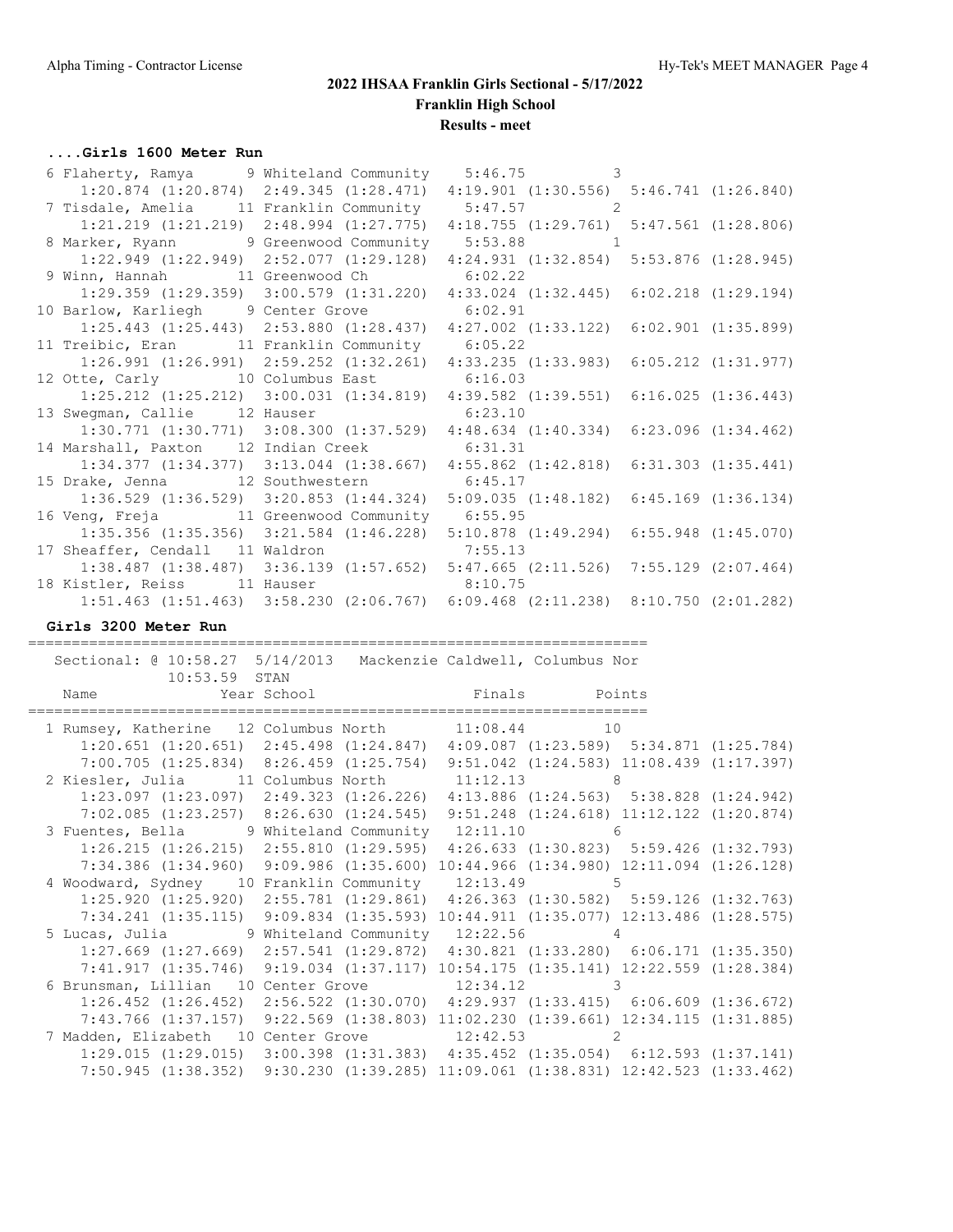## **....Girls 3200 Meter Run**

| 8 Demaree, Abigail 11 Franklin Community 12:48.90 1                                             |  |  |  |
|-------------------------------------------------------------------------------------------------|--|--|--|
| $1:28.442$ $(1:28.442)$ $2:58.222$ $(1:29.780)$ $4:32.077$ $(1:33.855)$ $6:09.659$ $(1:37.582)$ |  |  |  |
| 7:48.098 (1:38.439) 9:28.796 (1:40.698) 11:10.031 (1:41.235) 12:48.897 (1:38.866)               |  |  |  |
| 9 Krueger, Chloe 11 Columbus East 13:16.56                                                      |  |  |  |
| $1:33.995$ (1:33.995) 3:10.631 (1:36.636) 4:48.818 (1:38.187) 6:30.699 (1:41.881)               |  |  |  |
| 8:15.006 (1:44.307) 9:57.900 (1:42.894) 11:41.423 (1:43.523) 13:16.560 (1:35.137)               |  |  |  |
| 10 Seitzinger, Hannah 10 Indian Creek 13:23.08                                                  |  |  |  |
| 1:31.382 (1:31.382) 3:08.850 (1:37.468) 4:47.822 (1:38.972) 6:30.358 (1:42.536)                 |  |  |  |
| 8:14.674 (1:44.316) 10:00.572 (1:45.898) 11:45.954 (1:45.382) 13:23.078 (1:37.124)              |  |  |  |
| 11 Marker, Ryann 9 Greenwood Community 13:32.48                                                 |  |  |  |
| 1:36.511 (1:36.511) 3:15.392 (1:38.881) 4:57.722 (1:42.330) 6:43.513 (1:45.791)                 |  |  |  |
| 8:30.456 (1:46.943) 10:16.957 (1:46.501) 11:59.138 (1:42.181) 13:32.479 (1:33.341)              |  |  |  |
| 12 Sweqman, Callie 12 Hauser 13:43.88                                                           |  |  |  |
| 1:37.712 (1:37.712) 3:16.261 (1:38.549) 4:59.537 (1:43.276) 6:46.851 (1:47.314)                 |  |  |  |
| 8:32.211 (1:45.360) 10:18.048 (1:45.837) 12:06.057 (1:48.009) 13:43.880 (1:37.823)              |  |  |  |
| 13 Carothers, Riley 11 Columbus East 13:49.88                                                   |  |  |  |
| 1:36.158 (1:36.158) 3:15.915 (1:39.757) 4:59.116 (1:43.201) 6:46.176 (1:47.060)                 |  |  |  |
| 8:31.898 (1:45.722) 10:19.015 (1:47.117) 12:08.637 (1:49.622) 13:49.873 (1:41.236)              |  |  |  |
| 14 Ulerick, Amanda 12 Indian Creek 14:02.94                                                     |  |  |  |
| 1:35.549 (1:35.549) 3:15.862 (1:40.313) 4:59.313 (1:43.451) 6:46.569 (1:47.256)                 |  |  |  |
| 8:35.492 (1:48.923) 10:26.421 (1:50.929) 12:18.484 (1:52.063) 14:02.936 (1:44.452)              |  |  |  |
| 15 Rippetoe, Ava 10 Greenwood Community 14:43.80                                                |  |  |  |
| 1:39.251 (1:39.251) 3:25.279 (1:46.028) 5:15.249 (1:49.970) 7:08.775 (1:53.526)                 |  |  |  |
| 9:02.967 (1:54.192) 11:00.546 (1:57.579) 12:54.757 (1:54.211) 14:43.793 (1:49.036)              |  |  |  |
| 16 Higdon, Maxine 10 Southwestern 16:12.10                                                      |  |  |  |
| $1:55.463$ $(1:55.463)$ $3:54.838$ $(1:59.375)$ $5:58.248$ $(2:03.410)$ $8:03.105$ $(2:04.857)$ |  |  |  |
| 10:13.313 (2:10.208) 12:22.011 (2:08.698) 14:31.623 (2:09.612) 16:12.091 (1:40.468)             |  |  |  |
| 17 Steward, Amanda 11 Hauser 17:16.67                                                           |  |  |  |
| 1:57.991 (1:57.991) 4:01.071 (2:03.080) 6:06.434 (2:05.363) 8:18.423 (2:11.989)                 |  |  |  |
| 10:32.244 (2:13.821) 12:47.323 (2:15.079) 15:04.160 (2:16.837) 17:16.669 (2:12.509)             |  |  |  |

#### **Girls 100 Meter Hurdles**

| Sectional: 0 14.62 2018<br>15.08 STAN | Haley Goines, Center Grove |            |                |
|---------------------------------------|----------------------------|------------|----------------|
| Name                                  | Year School                | Prelims    | H#             |
| Preliminaries                         |                            |            |                |
| 1 Kramer, Madi                        | 10 Center Grove            | 15.060STAN |                |
| 2 Runyon, Aubrey                      | 9 Franklin Community       | 15.630     | $\mathfrak{D}$ |
| 3 Sichting, Skyler                    | 12 Center Grove            | 15.700     | $\mathcal{P}$  |
| 4 Sandrock, Morgan                    | 11 Franklin Community      | 16.470     |                |
| 5 Muck, Alison                        | 12 Southwestern            | 15.77a     | $\mathfrak{D}$ |
| 6 Taylor, Ella                        | 9 Indian Creek             | 16.76q     | $\mathfrak{D}$ |
| 7 Emberton, Addison                   | 9 Whiteland Community      | 17.01q     | $\mathcal{L}$  |
| 8 Goodlow, Sasha                      | 12 Columbus North          | 17.30q     | 1              |
| 9 Lester, Megan                       | 11 Whiteland Community     | 17.48q     | 1              |
| 10 Niang, Marieme                     | 10 Columbus North          | 18.30      |                |
| 11 Lozier, Lili                       | 9 Waldron                  | 18.70      | 2              |
| 12 DeHart, Kaitlyn                    | 12 Indian Creek            | 19.77      | 2              |
| 13 Schlehuser, Taylor                 | 11 Columbus East           | 21.69      | $\mathcal{L}$  |
| 14 Suiters, Danielle                  | 10 Greenwood Community     | 23.51      |                |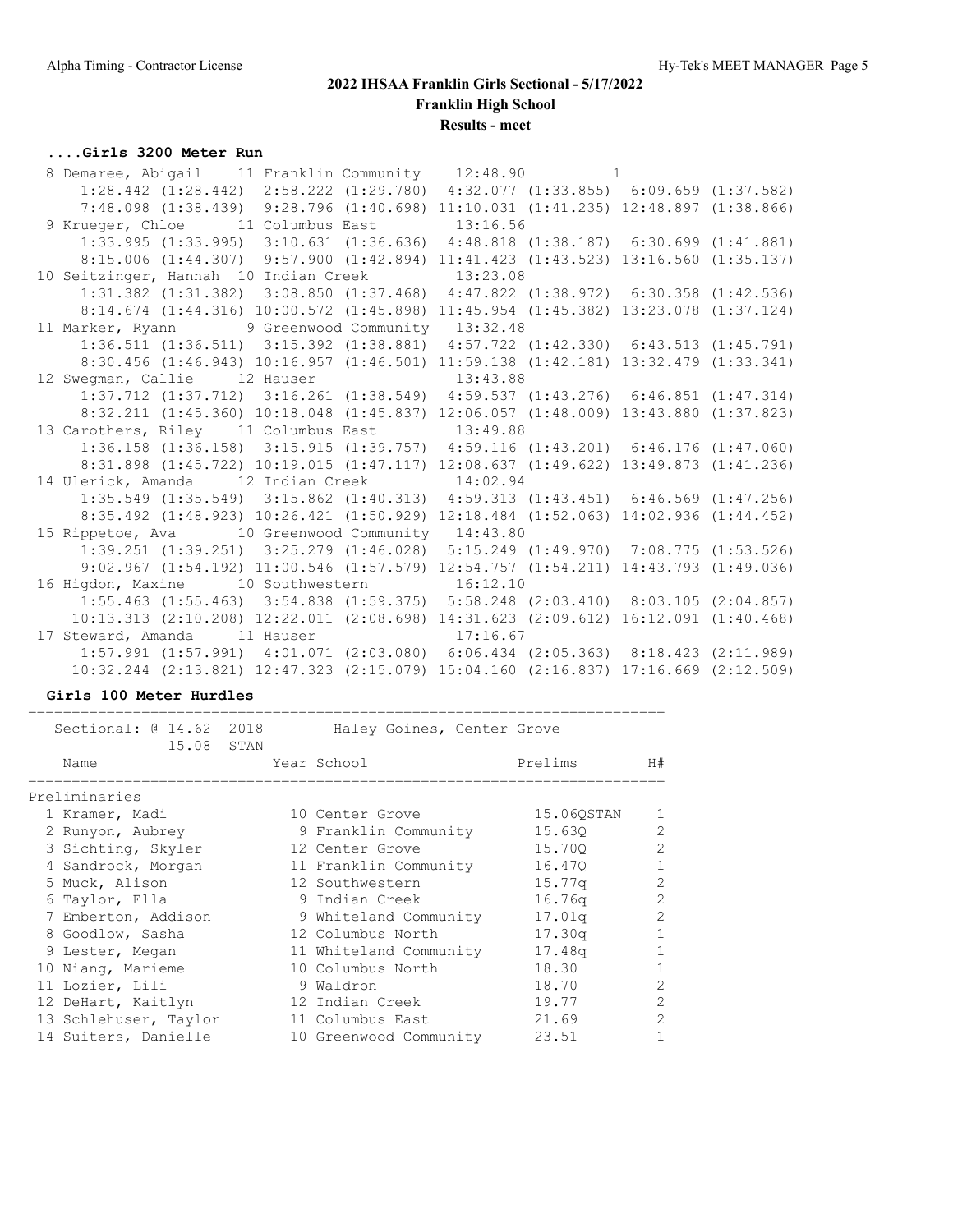**Girls 100 Meter Hurdles**

| Name                |  | Finals                                                                                                                                                                                                                                                   | Points                     |
|---------------------|--|----------------------------------------------------------------------------------------------------------------------------------------------------------------------------------------------------------------------------------------------------------|----------------------------|
| Finals              |  |                                                                                                                                                                                                                                                          |                            |
| 1 Kramer, Madi      |  | 14.87 STAN                                                                                                                                                                                                                                               | 10                         |
| 2 Muck, Alison      |  | 15.55                                                                                                                                                                                                                                                    | 8                          |
| 3 Runyon, Aubrey    |  | 15.65                                                                                                                                                                                                                                                    | 6                          |
| 4 Sichting, Skyler  |  | 15.67                                                                                                                                                                                                                                                    | 5                          |
| 5 Sandrock, Morgan  |  | 16.32                                                                                                                                                                                                                                                    | 4                          |
| 6 Taylor, Ella      |  | 16.77                                                                                                                                                                                                                                                    | 3                          |
| 7 Goodlow, Sasha    |  | 17.35                                                                                                                                                                                                                                                    | $\mathcal{P}$              |
| 8 Emberton, Addison |  | 17.43                                                                                                                                                                                                                                                    |                            |
| 9 Lester, Megan     |  | 17.77                                                                                                                                                                                                                                                    |                            |
|                     |  | Sectional: 0 14.62 2018<br>15.08 STAN<br>Year School<br>10 Center Grove<br>12 Southwestern<br>9 Franklin Community<br>12 Center Grove<br>11 Franklin Community<br>9 Indian Creek<br>12 Columbus North<br>9 Whiteland Community<br>11 Whiteland Community | Haley Goines, Center Grove |

#### **Girls 300 Meter Hurdles**

========================================================================== Sectional: @ 44.88 2009 Brittany Housel, Columbus East 45.44 STAN Name Year School Finals H# Points ========================================================================== 1 Gray, Emma 11 Columbus East 47.32 2 10 2 Sichting, Skyler 12 Center Grove 48.05 2 8 3 Coffman, Brooke 11 Franklin Community 48.10 2 6 4 Runyon, Aubrey 9 Franklin Community 48.18 2 5 5 Tapak, Molly 11 Center Grove 48.34 2 4 6 Emberton, Addison 9 Whiteland Community 48.53 2 3 7 Taylor, Ella 9 Indian Creek 48.71 2 2 8 Lester, Megan 11 Whiteland Community 49.69 2 1 9 Goodlow, Sasha 12 Columbus North 50.01 2 10 Lozier, Lili 9 Waldron 52.38 1 11 Maldonado, Karla 11 Columbus North 53.33 1 12 Suiters, Danielle 10 Greenwood Community 53.80 1 13 Fay, Amelia 9 Columbus East 55.03 1 14 DeHart, Kaitlyn 12 Indian Creek 59.08 1

#### **Girls 4x100 Meter Relay** =======================================================================

Sectional: @ 48.57 2018 Center Grove, Center Grove 48.62 STAN School **Finals** Points ======================================================================= 1 Center Grove 50.07 10 1) Lavergne, Kristen 10 2) Sichting, Skyler 12 3) Riley, Alana 9 4) Kramer, Madi 10 5) Henselmeier, Kate 11 6) Tapak, Molly 11 7) Lauffer, Ashley 11 8) 2 Whiteland Community 60.83 88 1) Gill, Emma 10 2) Rodgers, Sydney 10 3) Franklin, Brooklyn 10 4) Vargo, Gabrielle 12 5) Harmon, Abigail 9 6) Emberton, Addison 9 7) Helton, Kailey 9 8) Lester, Megan 11 3 Columbus North 51.75 6 1) Goodlow, Sasha 12 2) Jones, Kayla 11 3) Lawson, Kylah 12 4) Ho, Natalie 11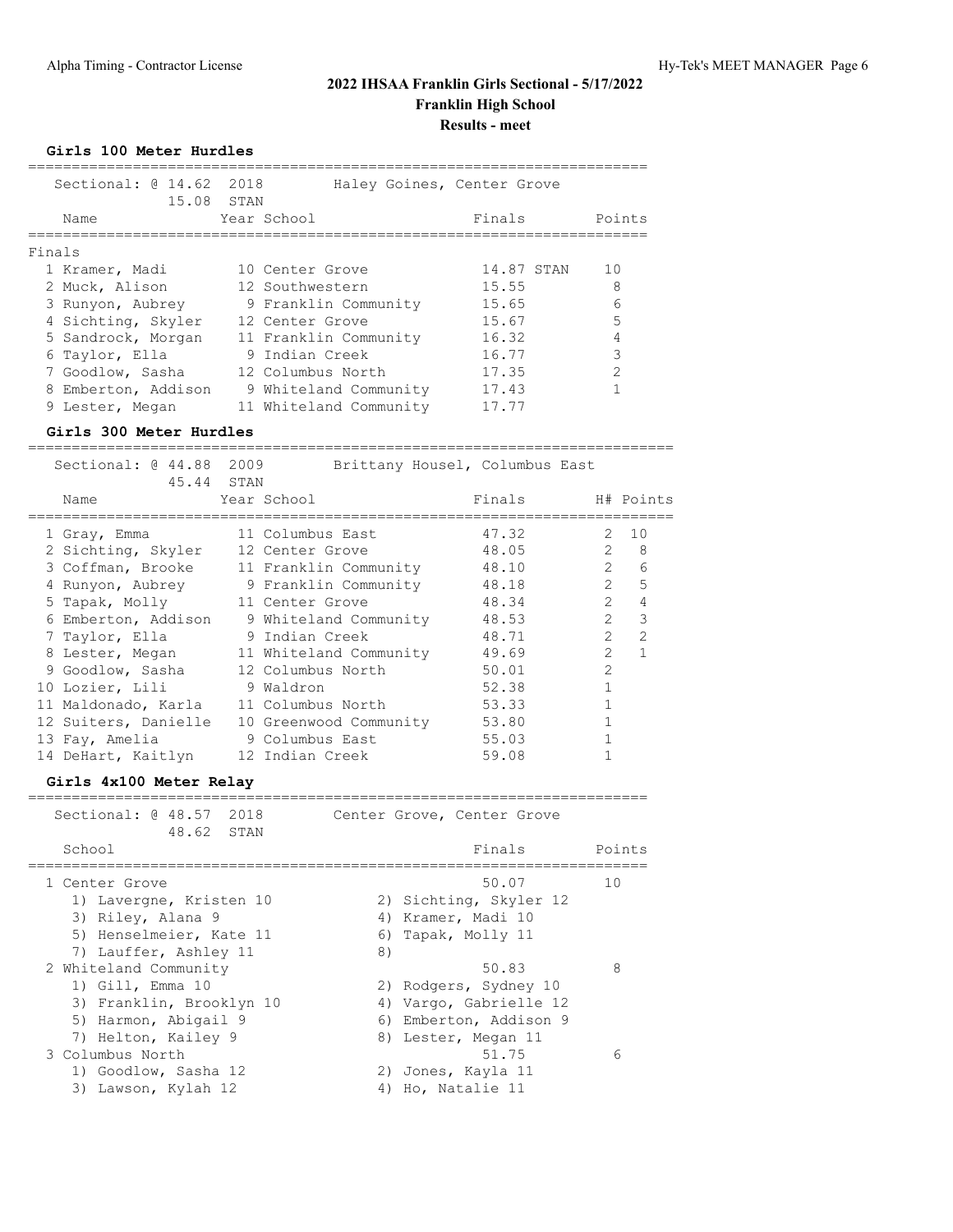#### **....Girls 4x100 Meter Relay**

| 5) De Luca, Mariana 9      | 6) Johnson, Sydney 9   |   |
|----------------------------|------------------------|---|
| 7) Russell, Maggie 9       | 8) Collier, Ava 10     |   |
| 4 Columbus East            | 51.97                  | 5 |
| 1) Scott, Taylor 10        | 2) Randle, Hallie 11   |   |
| 3) Sims, Jordan 12         | 4) Rupp, Mallory 12    |   |
| 5) Omoseyin, Imisioluwa 12 | 6) Mowdy, Zoey 12      |   |
| 7) Dyette, Maleah 10       | 8) Patton, Jenna 10    |   |
| 5 Greenwood Community      | 54.90                  | 4 |
| 1) Irwin, Ellie 10         | 2) Taylor, Grace 12    |   |
| 3) Pritchett, Lauren 12    | 4) Ramsey, Madison 12  |   |
| 5) Hamm, Alyssa 10         | 6) Johnson, Keyara 9   |   |
| 7) Luttrell, Amy 10        | 8)                     |   |
| 6 Waldron                  | 55.50                  | 3 |
| 1) Lozier, Lili 9          | 2) Madalyn, Hudnall 12 |   |
| 3) Lozier, Cheyenne 12     | 4) Hudnall, Sophie 9   |   |
| 5) Redelman, Emily 12      | 6) Thompson, Haidyn 10 |   |
| 7 Indian Creek             | 58.35                  | 2 |
| 1) Meredith, Gracee 10     | 2) Emberton, Layla 9   |   |
| 3) Margison, Molly 10      | 4) Smith, Sophia 11    |   |
| 5) Parr, Faryn 9           | 6) Arruda, Kendra 9    |   |
| 8 Franklin Community       | 59.67                  | 1 |
| 1) Runyon, Aubrey 9        | 2) Nicoloff, Olivia 12 |   |
| 3) Lenkey, Ava 11          |                        |   |
|                            | 4) Garcia, Sabina 12   |   |

#### **Girls 4x400 Meter Relay** =======================================================================

 Sectional: @ 4:01.30 5/14/2013 Columbus North, Columbus Nor O Malone, G Sims, R Sollman, M Hofmeister 3:58.43 STAN School **Finals** Points ======================================================================= 1 Center Grove 4:07.99 10 1) Mimbella, Hallie 9 2) Henselmeier, Kate 11 3) Hodges, Mary 12 (4) Pogue, Marissa 9 5) Phipps, Lara 10 6) Lavergne, Kristen 10 7) Livingston, Gracie 10 (8) Tapak, Molly 11 2:04.341 (2:04.341) 3:07.229 (1:02.888) 4:07.981 (1:00.752) 2 Franklin Community 4:11.19 8 1) Klem, Lauren 10 2) Botkin, Ainsley 9 3) Coffman, Brooke 11 (4) Morris, Addie 10 5) Lenkey, Ava 11 (6) Stewart, Hailey 10 5) Lenkey, Ava 11 (6) Stewart, Hailey 10<br>
7) Nicoloff, Olivia 12 (8) Lacy, Kathleen 9 2:08.822 (2:08.822) 3:11.646 (1:02.824) 4:11.181 (59.535) 3 Columbus North 4:11.44 6 1) Newell, Brianna 11 and 2) Meza, Jessica 11 3) Klaus, Julie 11 (4) Collier, Ava 10 5) Baker, Lily 11 6) Johnson, Olivia 10 7) Newell, Sierra 9 8) Lawson, Kylah 12 2:07.356 (2:07.356) 3:09.544 (1:02.188) 4:11.439 (1:01.895) 4 Indian Creek 4:13.41 5 1) Taylor, Ella 9 2) Iaria, Paige 11 3) Dowty, Phoebe 10 4) Grosso, Samuela 11 5) Emberton, Layla 9 6) Arruda, Kendra 9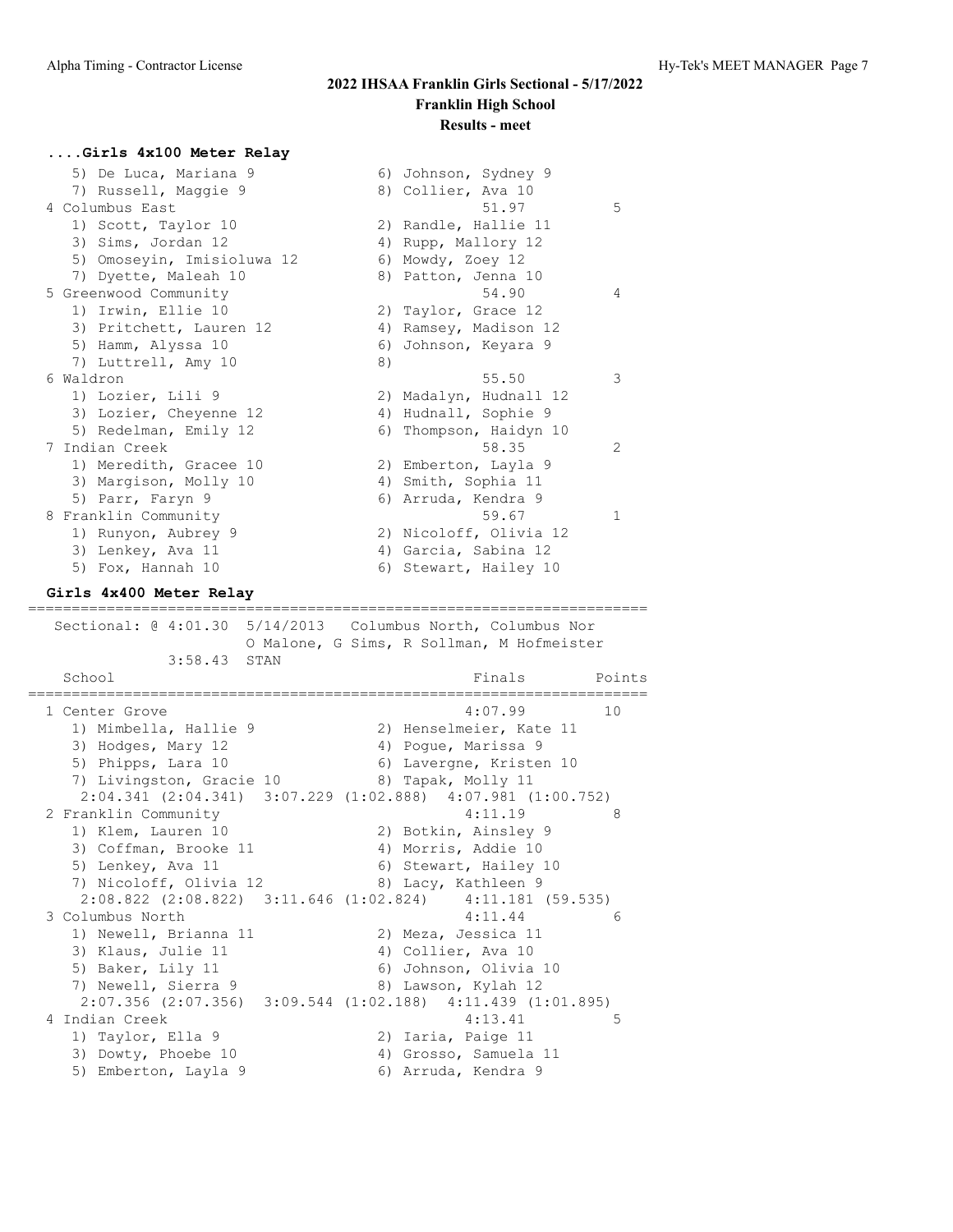#### **....Girls 4x400 Meter Relay**

 $7)$  Smith, Sophia 11 8) 2:07.876 (2:07.876) 3:11.516 (1:03.640) 4:13.407 (1:01.891) 5 Columbus East 4:18.73 4 1) Dwenger, Norah 11 2) Scott, Taylor 10 3) Guse, Jenna 10 (4) Randle, Hallie 11 5) Omoseyin, Imisioluwa 12 6) Schuetz, Gabriella 12 7) Hufty, Grace 9 8) May, Barbara 10 2:10.447 (2:10.447) 3:14.675 (1:04.228) 4:18.726 (1:04.051) 6 Whiteland Community 4:20.36 3 1) Edens, Amelia 11 2) Jackson, Victoria 10 3) Bedel, Lily 9 4) Lukich, Lydia 12 5) Olmstead, Katia 12 (6) Gill, Emma 10 7) Rodgers, Sydney 10 and 8) Emberton, Addison 9 2:07.660 (2:07.660) 3:12.664 (1:05.004) 4:20.354 (1:07.690) 7 Greenwood Community  $4:31.34$ <br>
2) Pinon, Selena 12 1) Cruse, Makena 9 2) Pinon, Selena 12 3) Quintero, Nataly 9 4) Kelly, Quinn 12 5) Howe, Lily 11 6) Willham, Abigail 10 7) Marker, Ryann 9 8) Hamm, Alyssa 10 2:13.948 (2:13.948) 3:20.649 (1:06.701) 4:31.339 (1:10.690) 8 Greenwood Christian Academy 4:44.05 1 1) McLaughlin, Danielle 9 2) Winn, Hannah 11 3) Cameron, Isabella 10 4) Smith, Whitney 12 2:24.739 (2:24.739) 3:34.541 (1:09.802) 4:44.050 (1:09.509)

### **Girls 4x800 Meter Relay**

======================================================================= Sectional: @ 9:39.75 1997 , Columbus North Aymond, Hardwick, Waggoner, Jordan 9:27.62 STAN School **Finals** Points Points ======================================================================= 1 Columbus North 9:27.61@STAN 10 1) Newell, Brianna 11 2) Rumsey, Katherine 12 3) Baker, Lily 11 4) Wolf, Kyleigh 9 5) Jacobi, Abigail 12 6) Klaus, Julie 11 7) Green, Alyssa 12 and 8) Meza, Jessica 11 1:08.681 (1:08.681) 2:20.462 (1:11.781) 3:30.334 (1:09.872) 4:45.315 (1:14.981) 5:50.54 (1:05.23) 7:07.456 (1:16.92) 8:14.134 (1:06.678) 9:27.603 (1:13.469) 2 Center Grove 8:55.46 8 1) Phipps, Lara 10 2) Mimbella, Hallie 9 3) Hodges, Mary 12 4) Pogue, Marissa 9 5) Brunsman, Lillian 10 6) Livingston, Gracie 10 7) Hodges, Diana 9 8) Madden, Elizabeth 10 1:08.921 (1:08.921) 2:21.615 (1:12.694) 3:31.369 (1:09.754) 4:49.590 (1:18.221) 6:01.421 (1:11.831) 7:24.029 (1:22.608) 8:35.975 (1:11.946) 9:55.460 (1:19.485) 3 Indian Creek 9:56.90 6 1) Seitzinger, Hannah 10 2) Iaria, Paige 11 3) Dowty, Phoebe 10 4) Grosso, Samuela 11 5) Marshall, Paxton 12 6) Ulerick, Amanda 12 1:09.483 (1:09.483) 2:24.997 (1:15.514) 3:34.807 (1:09.810) 4:53.203 (1:18.396) 6:08.185 (1:14.982) 7:31.489 (1:23.304) 8:41.661 (1:10.172) 9:56.892 (1:15.231) 4 Whiteland Community 10:00.68 5 1) Olmstead, Katia 12 2) Fuentes, Bella 9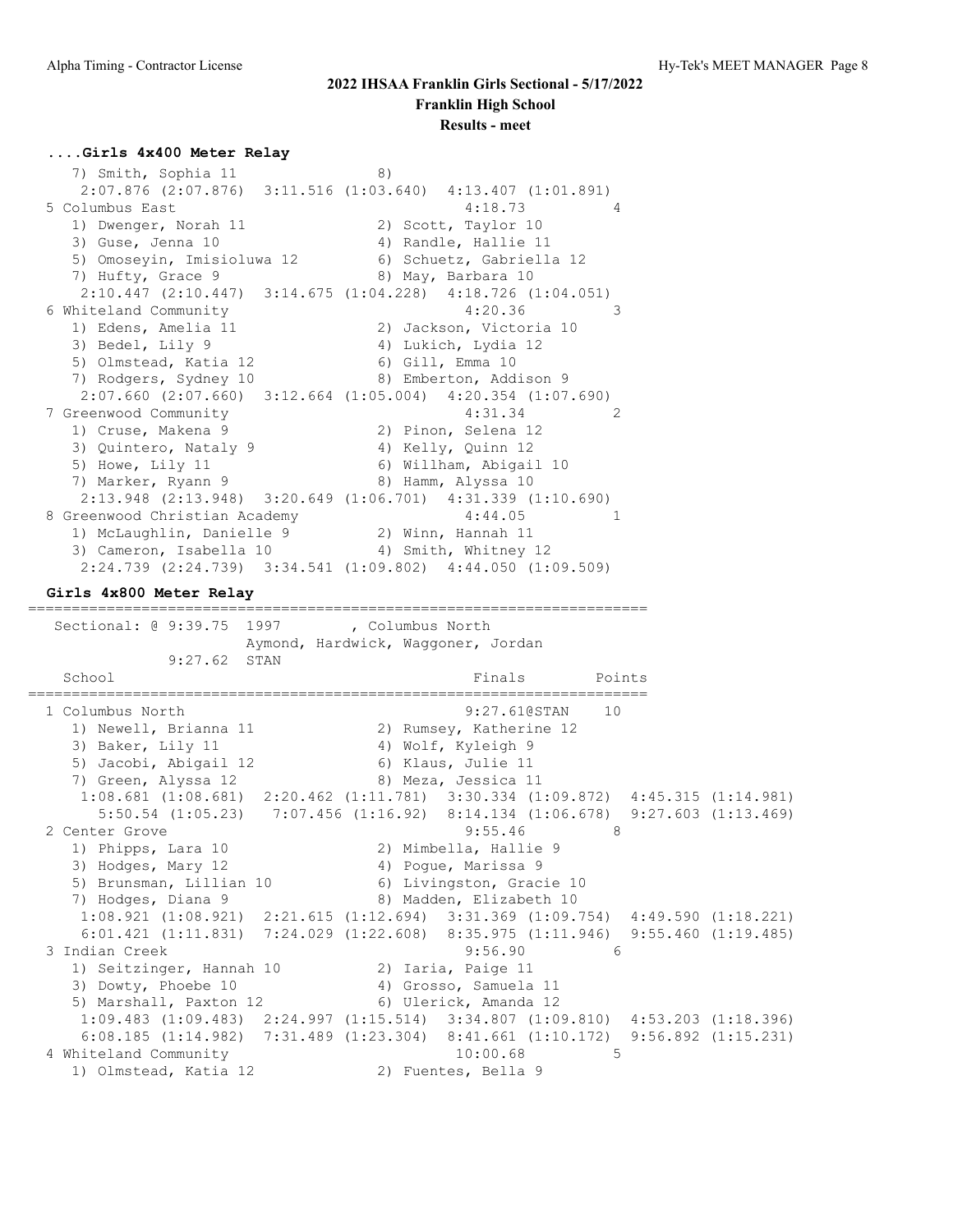#### **....Girls 4x800 Meter Relay**

 3) Jackson, Victoria 10 4) Lukich, Lydia 12 5) Bartak, Gabriella 12 (6) Edens, Amelia 11 7) Lucas, Julia 9 8) Flaherty, Ramya 9 1:09.202 (1:09.202) 2:22.050 (1:12.848) 3:34.387 (1:12.337) 4:53.853 (1:19.466) 6:07.597 (1:13.744) 7:27.713 (1:20.116) 8:39.338 (1:11.625) 10:00.679 (1:21.341) 5 Greenwood Community 10:13.94 4 1) Rippetoe, Ava 10 2) Veng, Freja 11 3) Cruse, Makena 9 (4) Pinon, Selena 12 5) Quintero, Nataly 9 6) Marker, Ryann 9 7) Sigler, Ella 12 8) Shah, Ishani 10 1:11.446 (1:11.446) 2:32.093 (1:20.647) 3:48.423 (1:16.330) 5:11.970 (1:23.547) 6:26.430 (1:14.460) 7:48.302 (1:21.872) 8:58.482 (1:10.180) 10:13.932 (1:15.450) 6 Franklin Community 10:35.30 3<br>1) Treibic, Eran 11 3 3 2) Botkin, Ainsley 9 1) Treibic, Eran 11 2) Botkin, Ainsley 9 3) Henderson, Alyssa 12 (4) Klem, Lauren 10 5) Tisdale, Amelia 11 6) Lindsay, Hannah 9 7) Demaree, Abigail 11 8) Woodward, Sydney 10 1:09.763 (1:09.763) 2:22.314 (1:12.551) 3:35.819 (1:13.505) 4:58.550 (1:22.731) 6:18.538 (1:19.988) 7:47.348 (1:28.810) 9:04.631 (1:17.283) 10:35.300 (1:30.669) 7 Columbus East 20146.09 2 1) Cuhadar, Victoria 10 2) Shoaf, Olivia 12 3) Otte, Carly 10 4) Krueger, Chloe 11 5) Kaiser, Mallory 10 (6) Fay, Amelia 9 7) Schlehuser, Carsyn 9 8) Perkinson, Sierra 10 1:12.287 (1:12.287) 2:35.221 (1:22.934) 3:50.273 (1:15.052) 5:17.088 (1:26.815) 6:32.295 (1:15.207) 8:04.672 (1:32.377) 9:21.486 (1:16.814) 10:46.087 (1:24.601)

**Girls High Jump**

=======================================================================

| Sectional: 0 5-08 5/18/2021 Isabella Jackson, Whiteland Co            |               |               |
|-----------------------------------------------------------------------|---------------|---------------|
| Sectional: 0 5-08 2002<br>Jessica Stringer, Franklin                  |               |               |
| 5-04.00 STAN                                                          |               |               |
| Year School<br>Name                                                   | Finals Points |               |
|                                                                       |               |               |
| 1 Irwin, Ellie 10 Greenwood Community 5-04.00 STAN 10                 |               |               |
| 4-08 4-10 5-00 5-01 5-02 5-03 5-04 5-06                               |               |               |
| P P O P O O XO XXX<br>2 Coffman, Brooke 11 Franklin Community 5-03.00 |               | 8             |
| 4-08 4-10 5-00 5-01 5-02 5-03 5-04                                    |               |               |
| $\begin{matrix} 0 & 0 & 0 & 0 & 0 & 0 & \text{XXX} \end{matrix}$      |               |               |
| 3 Marlin, Melia 11 Whiteland Community 5-02.00                        |               | 6             |
| $4-08$ $4-10$ $5-00$ $5-01$ $5-02$ $5-03$                             |               |               |
| O O O O XO XXX                                                        |               |               |
| 4 Chahal, Suhk 9 Center Grove                                         | J5-02.00      | 5             |
| $4-08$ $4-10$ $5-00$ $5-01$ $5-02$ $5-03$                             |               |               |
| O XO XXO O XO XXX                                                     |               |               |
| 5 Sandrock, Morgan 11 Franklin Community J5-02.00                     |               | 4             |
| $4-08$ $4-10$ $5-00$ $5-01$ $5-02$ $5-03$                             |               |               |
| O O O XXO XXO XXX                                                     |               |               |
| 6 Schott, Carolynne 10 Center Grove                                   | $4 - 10.00$   | 3             |
| $4 - 08$ $4 - 10$ $5 - 00$                                            |               |               |
| O O XXX                                                               |               |               |
| 7 Long, Emma 11 Columbus North 4-08.00                                |               | $\mathcal{L}$ |
| $4 - 08$ $4 - 10$                                                     |               |               |
| XO XXX                                                                |               |               |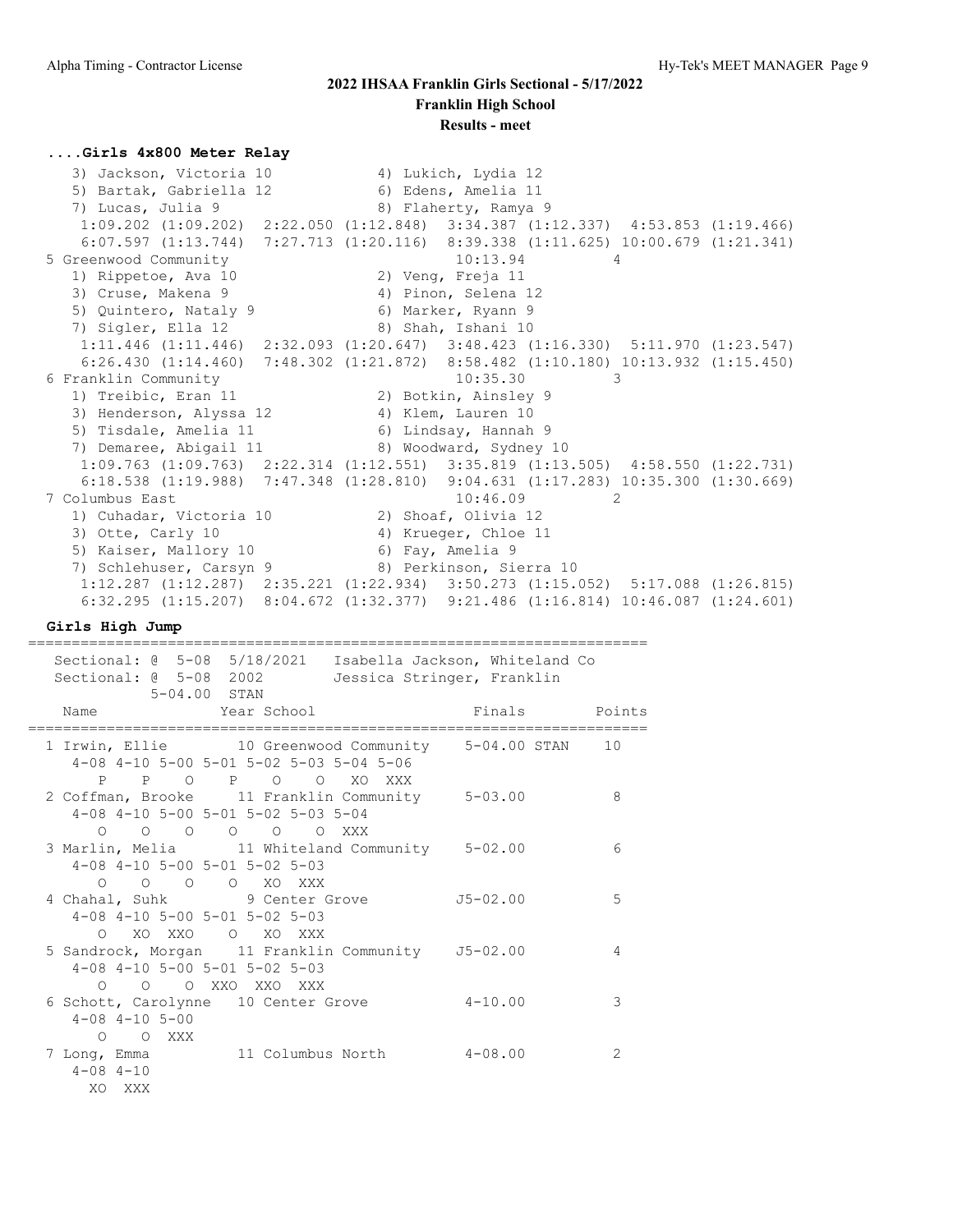# **2022 IHSAA Franklin Girls Sectional - 5/17/2022 Franklin High School**

**Results - meet**

## **....Girls High Jump**

| -- Harmon, Abigail<br>$4 - 0.8$<br>XXX  | 9 Whiteland Community                       | NН |
|-----------------------------------------|---------------------------------------------|----|
| $4 - 08$<br>XXX                         | -- Pritchett, Lauren 12 Greenwood Community | NН |
| -- Muck, Alison<br>$4 - 0.8$<br>XXX     | 12 Southwestern                             | NН |
| -- Meredith, Gracee<br>$4 - 0.8$<br>XXX | 10 Indian Creek                             | NΗ |
| -- Goodlow, Sasha<br>$4 - 0.8$<br>XXX   | 12 Columbus North                           | NН |
| -- Lozier, Cheyenne<br>$4 - 0.8$<br>XXX | 12 Waldron                                  | NН |

## **Girls Pole Vault**

|                                                                                                                                              | ============= |                                  |  |    |                |                |
|----------------------------------------------------------------------------------------------------------------------------------------------|---------------|----------------------------------|--|----|----------------|----------------|
| Sectional: @ 12-06 2012 Sydney Clute, Center Grove<br>11-06.00 STAN                                                                          |               |                                  |  |    |                |                |
| Name                                                                                                                                         |               | Year School <b>Finals</b> Points |  |    |                |                |
| 1 Luttrell, Amy 10 Greenwood Community 11-00.00<br>8-00 8-06 9-00 9-06 10-00 10-03 10-06 10-09 11-00 11-03 11-06<br>P P P O O O XO O O P XXX |               |                                  |  |    |                | 10             |
| 2 Walker, Khloie 9 Center Grove 10-09.00<br>8-00 8-06 9-00 9-06 10-00 10-03 10-06 10-09 11-00<br>P P P O XO O O XXO XXX                      |               |                                  |  |    | 8 <sup>1</sup> |                |
| 3 Brown, Emilia 11 Center Grove 10-00.00<br>8-00 8-06 9-00 9-06 10-00 10-03<br>O O XO O XO XXX                                               |               |                                  |  |    |                | 6              |
| 4 Newell, Sierra 9 Columbus North 9-00.00<br>8-00 8-06 9-00 9-06<br>O O XXO XXX                                                              |               |                                  |  |    |                | 5              |
| 5 Niang, Marieme 10 Columbus North 8-06.00<br>8-00 8-06 9-00<br>O O XXX                                                                      |               |                                  |  |    |                | 4              |
| 6 Bostoch, Maleah 9 Whiteland Community J8-06.00<br>$8 - 00$ $8 - 06$ $9 - 00$<br>O XO XXX                                                   |               |                                  |  |    |                | 3              |
| 7 Garcia, Sabina 12 Franklin Community 58-06.00<br>$8 - 00$ $8 - 06$ $9 - 00$<br>O XXO XXX                                                   |               |                                  |  |    |                | $\mathfrak{D}$ |
| 8 Stearns, Madison 11 Franklin Community 8-00.00<br>$8 - 008 - 06$<br>O XXX                                                                  |               |                                  |  |    |                | $\mathbf{1}$   |
| -- Meier, Gabriel 10 Columbus East<br>$8 - 00$<br>XXX                                                                                        |               |                                  |  | NH |                |                |
| -- Helton, Kailey 3 Whiteland Community<br>$8 - 00$<br>XXX                                                                                   |               |                                  |  | NH |                |                |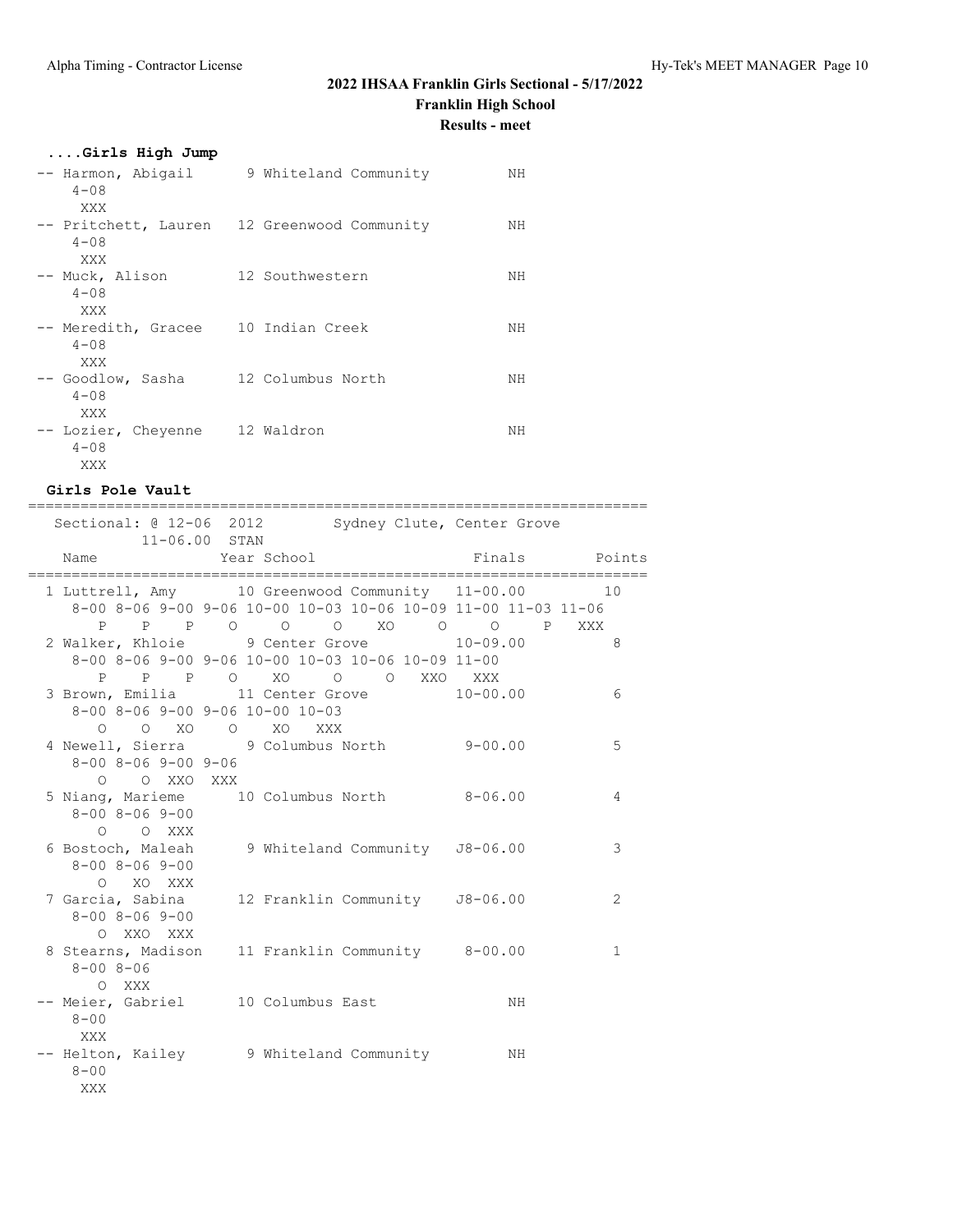# **2022 IHSAA Franklin Girls Sectional - 5/17/2022 Franklin High School**

**Results - meet**

## **....Girls Pole Vault**

| -- May, Barbara  | 10 Columbus East       | NΗ |
|------------------|------------------------|----|
| $8 - 00$         |                        |    |
| XXX              |                        |    |
| -- Taylor, Grace | 12 Greenwood Community | NΗ |
| $8 - 00$         |                        |    |
| XXX              |                        |    |

#### **Girls Long Jump**

| ===========================                                                                                                                                                                                                    |                |
|--------------------------------------------------------------------------------------------------------------------------------------------------------------------------------------------------------------------------------|----------------|
| Sectional: @ 18-04.50 2018 Kloie Doublin, Franklin<br>17-08.75 STAN                                                                                                                                                            |                |
|                                                                                                                                                                                                                                |                |
| 1 Rooks, Lilly 11 Southwestern 16-10.50<br>14-07.75 15-05 16-02 16-10.50 FOUL 16-06.25<br>2 Lavergne, Kristen 10 Center Grove 516-10.50 8<br>15-11.50 16-01.50 16-10.50 15-10.75 16-06.25 15-07<br>9 Columbus North 16-03.75 6 |                |
|                                                                                                                                                                                                                                |                |
| 14-09.50 15-08 16-03.75 14-11.75 14-11.50 15-06.75                                                                                                                                                                             |                |
| 4 Franklin, Brooklyn 10 Whiteland Community 16-01.00<br>14-11.50 16-01 FOUL 14-06.25 14-10 15-05.75                                                                                                                            | 5              |
| 5 Lawson, Kylah 12 Columbus North 15-08.50<br>15-01.75 15-04.50 15-06 14-11.75 15-04 15-08.50                                                                                                                                  | $\overline{4}$ |
| 6 Stewart, Hailey 10 Franklin Community 15-06.50<br>FOUL 15-06.50 14-10 FOUL FOUL 14-00.75                                                                                                                                     | 3              |
| 7 Margison, Molly 10 Indian Creek 15-04.50<br>FOUL 14-06.75 15-04.50 14-00 FOUL 14-07.50                                                                                                                                       | 2              |
| 8 Schuetz, Gabriella 12 Columbus East<br>$15 - 03.75$<br>13-09 14-03.50 15-03.50 15-00.75 14-09.25 15-03.75                                                                                                                    | $\mathbf{1}$   |
| 9 Vargo, Gabrielle 12 Whiteland Community 15-01.50<br>13-08.50 14-05 15-01.50 13-11.50 14-03 14-08.25                                                                                                                          |                |
| 10 Lauffer, Ashley 11 Center Grove 14-10.75<br>14-02.50 14-10.75 14-08.50 FOUL FOUL FOUL                                                                                                                                       |                |
| 11 Lacy, Kathleen 9 Franklin Community 14-10.00<br>13-09.50 14-10 14-00.50 FOUL FOUL FOUL                                                                                                                                      |                |
| 12 Kelly, Quinn 12 Greenwood Community 13-09.25<br>13-09.25 FOUL 13-03 FOUL FOUL FOUL                                                                                                                                          |                |
| 13 Parr, Faryn 9 Indian Creek 13-03.50<br>11-02.75 12-03.25 13-03.50 FOUL FOUL FOUL                                                                                                                                            |                |
| 14 Lockridge, Lilly 9 Hauser 13-02.50<br>12-07.50 12-10.75 13-02.50 FOUL FOUL FOUL                                                                                                                                             |                |
| 15 Omoseyin, Imisiolu 12 Columbus East 13-02.00<br>13-02 11-07.50 12-05.50 FOUL FOUL FOUL                                                                                                                                      |                |
| 16 Willham, Abigail 10 Greenwood Community 11-11.50<br>11-11.50 11-10.50 11-10 FOUL FOUL FOUL                                                                                                                                  |                |

### **Girls Shot Put**

|                   | Sectional: @ 42-03.50 2002<br>$40 - 09.25$ STAN                |                 |  | Jessica Brown, Greensburg |        |
|-------------------|----------------------------------------------------------------|-----------------|--|---------------------------|--------|
| Name              |                                                                | Year School     |  | Finals                    | Points |
| 1 Wingler, Shelby | $41-08.25$ $43-00.25$ $42-05.75$ $43-02$ $43-07.75$ $43-00.75$ | 11 Center Grove |  | 43-07.750STAN             | 10     |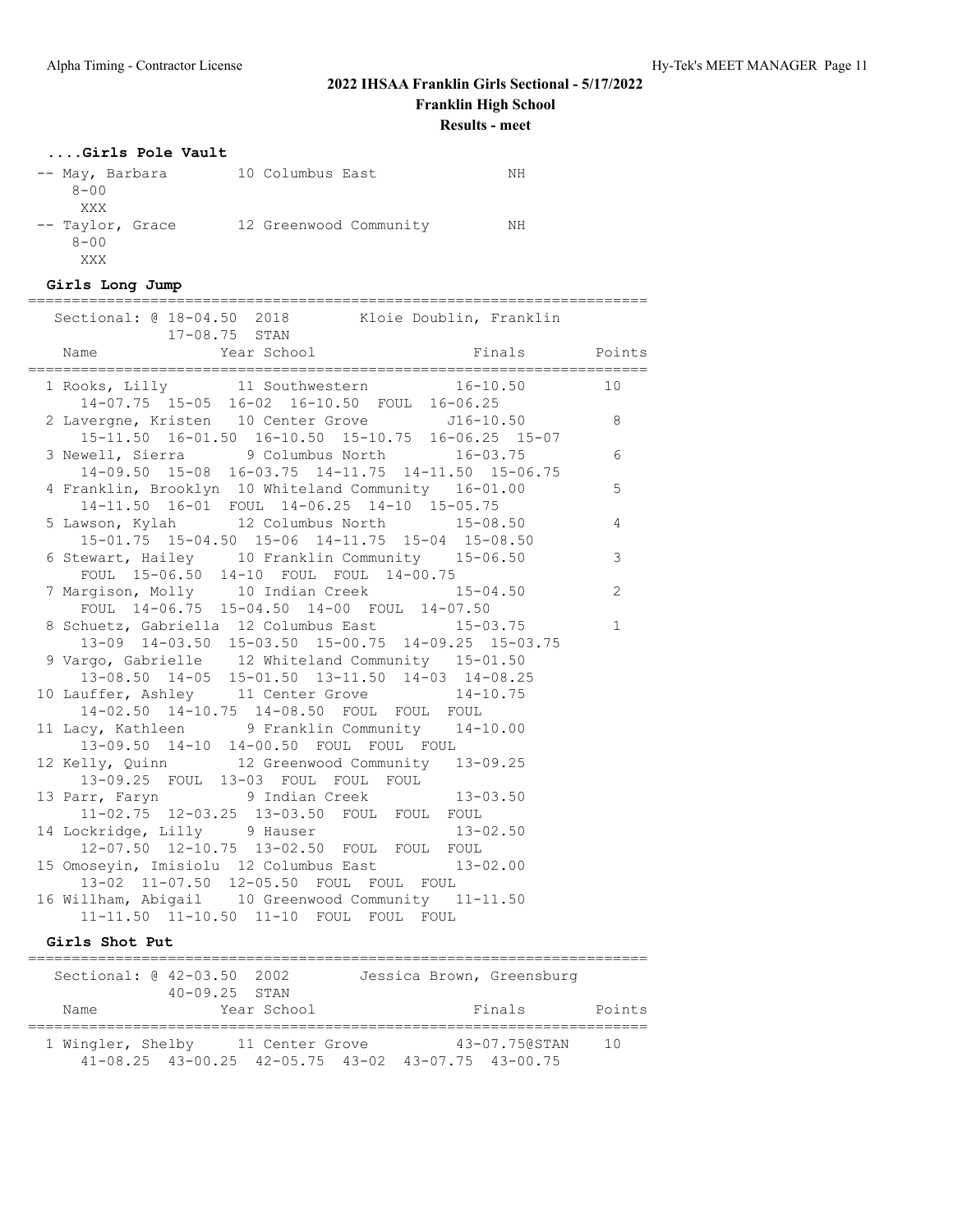# **....Girls Shot Put**

| 2 Crum, Kylie 12 Center Grove 41-09.75 STAN 8                                                                                          |                          |              |
|----------------------------------------------------------------------------------------------------------------------------------------|--------------------------|--------------|
| 37-00 41-09.75 40-09.50 40-02 38-10.75 FOUL                                                                                            |                          |              |
| 3 Mallory, Drew 12 Whiteland Community 39-09.75 6                                                                                      |                          |              |
| 37-06.75 38-00.75 37-08 39-09.75 38-07 39-06.25                                                                                        |                          |              |
| 4 Taylor, Brooklyn 11 Whiteland Community 39-03.00                                                                                     | $\overline{5}$           |              |
| 38-09.75 38-07.75 39-03 35-01.75 36-07.50 39-01                                                                                        |                          |              |
| 5 Steele, Moana 11 Columbus North 37-06.75                                                                                             | $\overline{4}$           |              |
| 36-06.75 FOUL 37-03.25 36-10.50 37-06.75 FOUL                                                                                          |                          |              |
| 6 Gardner, Emma 9 Greenwood Community 37-01.25                                                                                         |                          |              |
| 33-10 37-01.25 35-11 FOUL 36-03.25 34-04.75                                                                                            |                          |              |
| 7 Steinkoenig, Alivi 12 Columbus North 36-10.75                                                                                        | $\overline{\phantom{0}}$ |              |
| 36-10.75 36-09.25 FOUL 35-10.50 36-01.25 35-05.75                                                                                      |                          |              |
| 8 Marshall, Addison 12 Franklin Community 36-05.00                                                                                     |                          | $\mathbf{1}$ |
| 32-11 32-05.75 35-02.50 35-09.75 34-04.75 36-05                                                                                        |                          |              |
| 9 Ford, Olivia 9 Greenwood Community 32-05.75                                                                                          |                          |              |
| 32-05.75 31-07.75 31-01.50 30-05.25 FOUL 32-03.50                                                                                      |                          |              |
| 10 Bertel, Emma 10 Franklin Community 32-05.25                                                                                         |                          |              |
| 32-05.25 32-02.75 32-05.25                                                                                                             |                          |              |
| 11 Madalyn, Hudnall 12 Waldron 32-00.00                                                                                                |                          |              |
| $31-02.75$ $32-00$ $31-11.75$                                                                                                          |                          |              |
| 12 Tracy, Megan 11 Columbus East 31-08.00                                                                                              |                          |              |
| 29-10.75 29-05.25 31-08                                                                                                                |                          |              |
| 13 Flora, Jada 12 Indian Creek 31-02.00                                                                                                |                          |              |
| 24-07.25 28-05.75 31-02                                                                                                                |                          |              |
| 14 Weekley, Memoree 11 Indian Creek 31-00.75                                                                                           |                          |              |
| $30 - 08.75$ 28-06.50 31-00.75                                                                                                         |                          |              |
| 15 Eldridge, Evelynn 11 Greenwood Ch 28-10.75                                                                                          |                          |              |
| 28-10.75 26-10 27-08.25                                                                                                                |                          |              |
| 16 Lykins, Grace 10 Columbus East 28-04.25                                                                                             |                          |              |
| 28-01 28-04.25 27-09.50                                                                                                                |                          |              |
| 17 Pile, Kennedy 12 Southwestern 26-07.25                                                                                              |                          |              |
| $26 - 07.25$ 25-09.50 24-11                                                                                                            |                          |              |
| 18 Tatlock, Tanna 9 Southwestern 25-00.50<br>23-07 25-00.50 24-07.50                                                                   |                          |              |
|                                                                                                                                        |                          |              |
|                                                                                                                                        |                          |              |
| 19 Hobbs, Alanna 10 Edinburgh 21-08.00<br>21-08 21-05.25 21-01.25<br>21-08 21-05.25 21-01.25<br>20 Redelman, Emily 12 Waldron 21-04.25 |                          |              |
|                                                                                                                                        |                          |              |
| 21-04.25 21-02.75 19-11                                                                                                                |                          |              |

# **Girls Discus Throw**

|                    | Sectional: @ 137-00<br>$127-00$ STAN     | 2009                                                                                        |                                 | Kay Watson, Center Grove                         |        |
|--------------------|------------------------------------------|---------------------------------------------------------------------------------------------|---------------------------------|--------------------------------------------------|--------|
| Name               |                                          | Year School                                                                                 |                                 | Finals                                           | Points |
|                    |                                          | 130-08 137-05 130-03 123-01 134-04 130-00                                                   |                                 | 1 Wingler, Shelby 11 Center Grove 137-05.000STAN | 10     |
|                    | 2 Mallory, Drew<br>$134 - 03$ $124 - 09$ | 126-08 FOUL FOUL                                                                            | FOUL                            | 12 Whiteland Community 134-03.00 STAN            | 8      |
| 3 Taylor, Brooklyn |                                          | 11 Whiteland Community 120-06.00<br>101-06 112-05 107-09 FOUL 103-07 120-06                 |                                 |                                                  | 6      |
| 4 Gardner, Emma    | $113 - 10$ $114 - 05$                    | FOUL 120-04 111-04 111-09                                                                   | 9 Greenwood Community 120-04.00 |                                                  | 5      |
|                    |                                          | 5 Crum, Kylie 12 Center Grove 114-03.00<br>$110-09$ FOUL $92-02$ $100-07$ $101-02$ $114-03$ |                                 |                                                  |        |